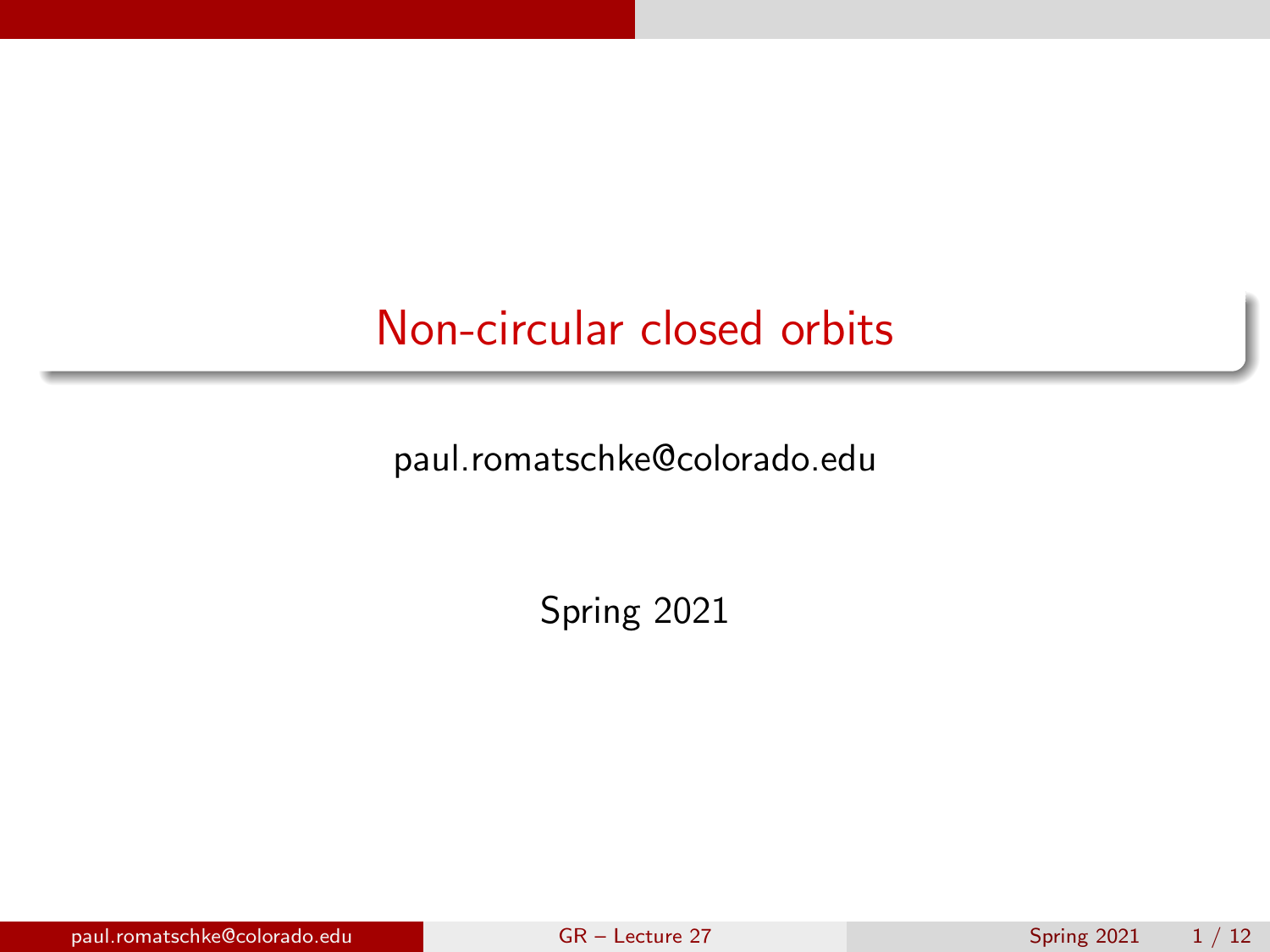- We discussed closed circular orbits for the Schwarzschild solution
- Let's now generalize this to *non-circular* orbits
- We will compare again compare orbits in GR to Newtonian gravity
- A key application of our calculation is a prediction for perihelon advance – an important observational test of GR!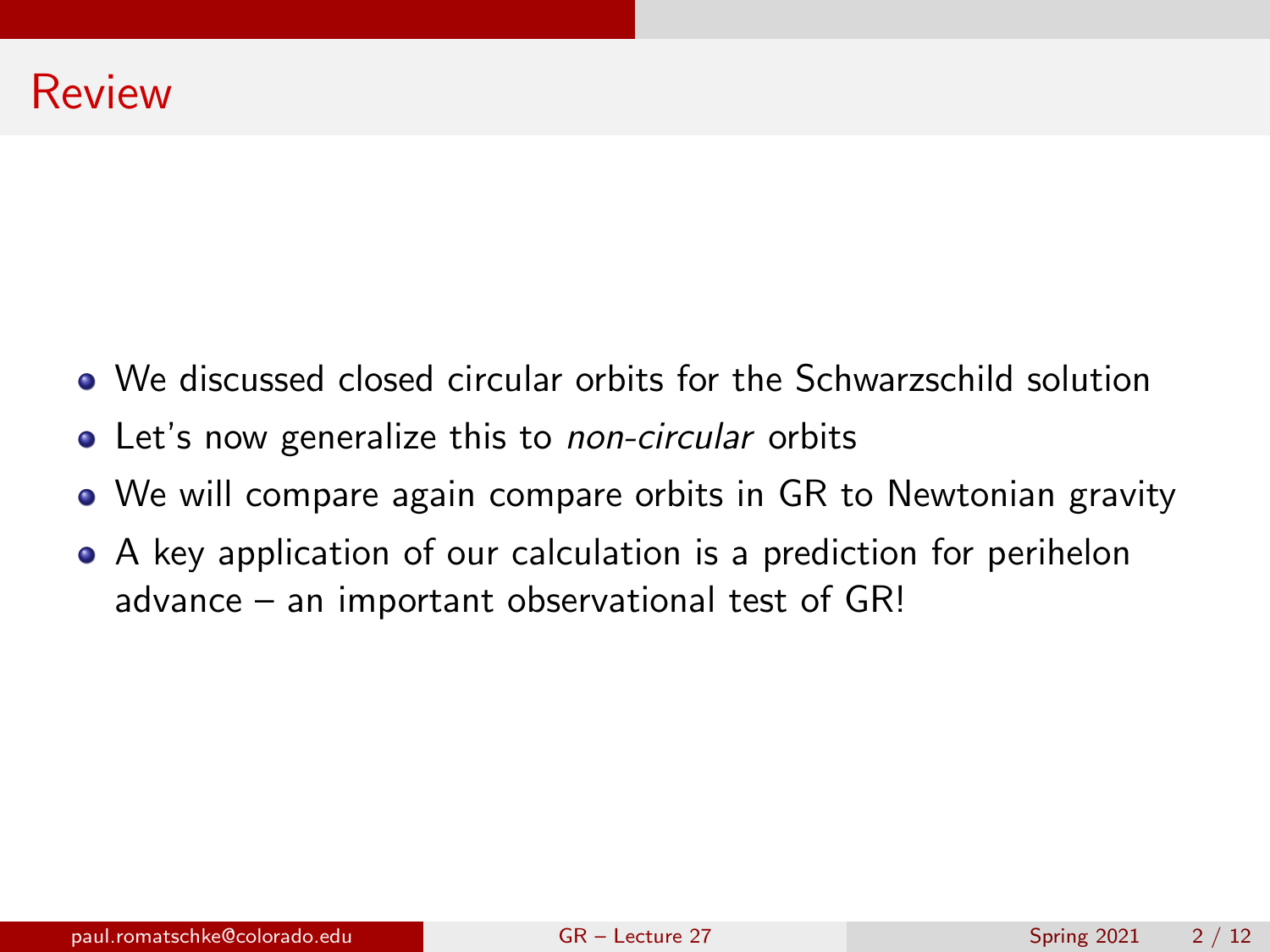### Equations of motion

 $\bullet$  In lecture 25, we found that a massive particle with energy E and angular momentum L has the GR equations of motion

$$
E^{2} = \left(\frac{dr}{d\tau}\right)^{2} + \left(1 - \frac{r_{s}}{r}\right)\left(1 + \frac{L^{2}}{r^{2}}\right). \tag{27.1}
$$

- In lecture 26, we considered circular orbits with  $r = const$  so that  $\frac{dr}{d\tau}=0$
- Let's now look for non-circular orbits with  $\frac{dr}{d\tau}\neq 0$
- Recall that we have conserved quantities such as the angular momentum

$$
L = r^2 \frac{d\phi}{d\tau} \,. \tag{27.2}
$$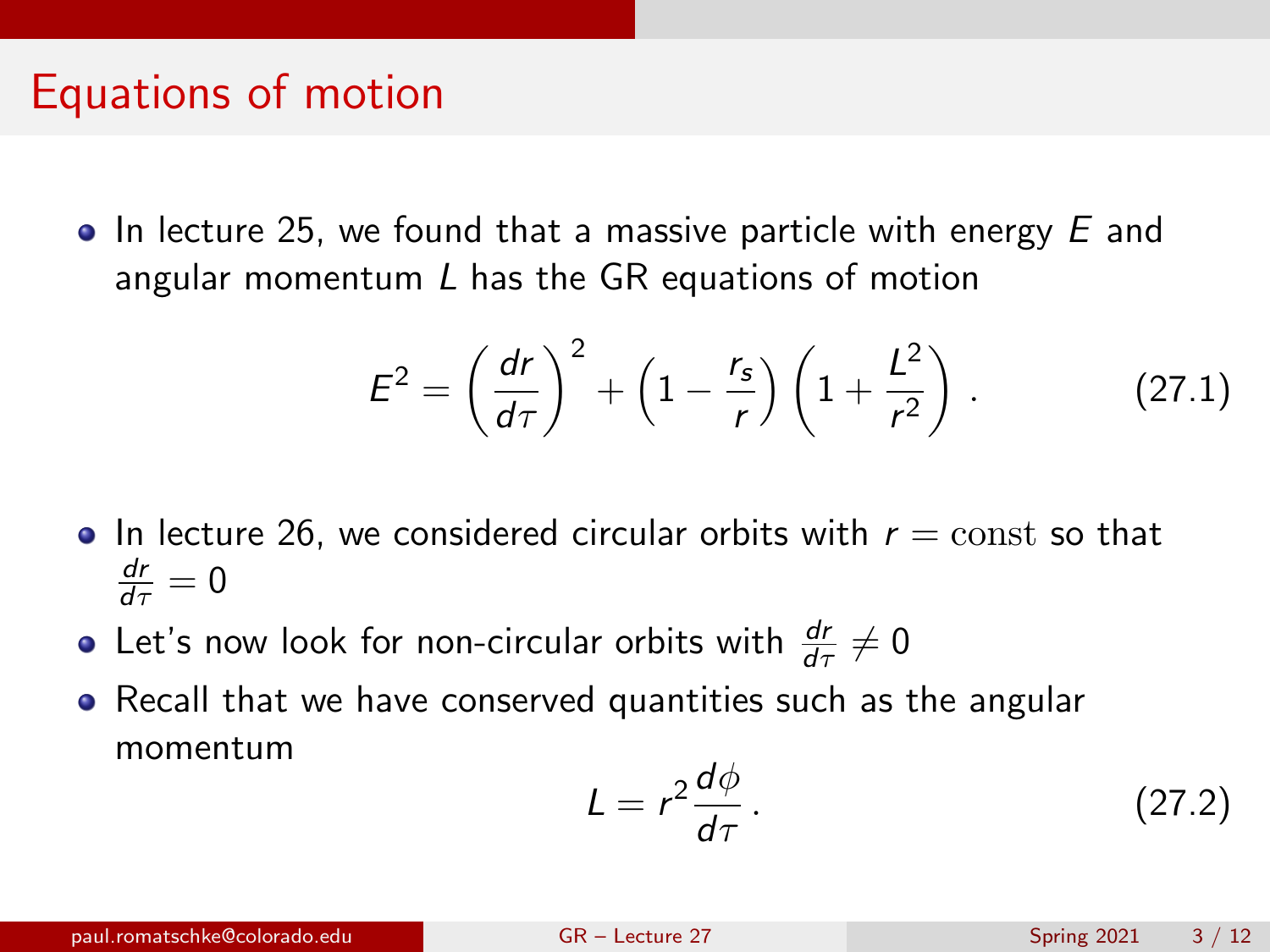#### Equations of motion

 $\bullet$  In lecture 25, we found that a massive particle with energy E and angular momentum L has the GR equations of motion

<span id="page-3-0"></span>
$$
E^{2} = \left(\frac{dr}{d\tau}\right)^{2} + \left(1 - \frac{r_{s}}{r}\right)\left(1 + \frac{L^{2}}{r^{2}}\right). \tag{27.3}
$$

For non-circular orbits, multiply [\(27.3\)](#page-3-0) by  $(\frac{d\tau}{d\phi})^2 = \frac{r^4}{L^2}$  $L^2$ 

$$
E^{2}\frac{r^{4}}{L^{2}} = \left(\frac{dr}{d\phi}\right)^{2} + \left(1 - \frac{r_{s}}{r}\right)\left(r^{2} + \frac{r^{4}}{L^{2}}\right).
$$
 (27.4)

Now define the inverse radius as a new variable:

$$
u = \frac{1}{r}, \quad du = -\frac{1}{r^2}dr = -u^2dr \qquad (27.5)
$$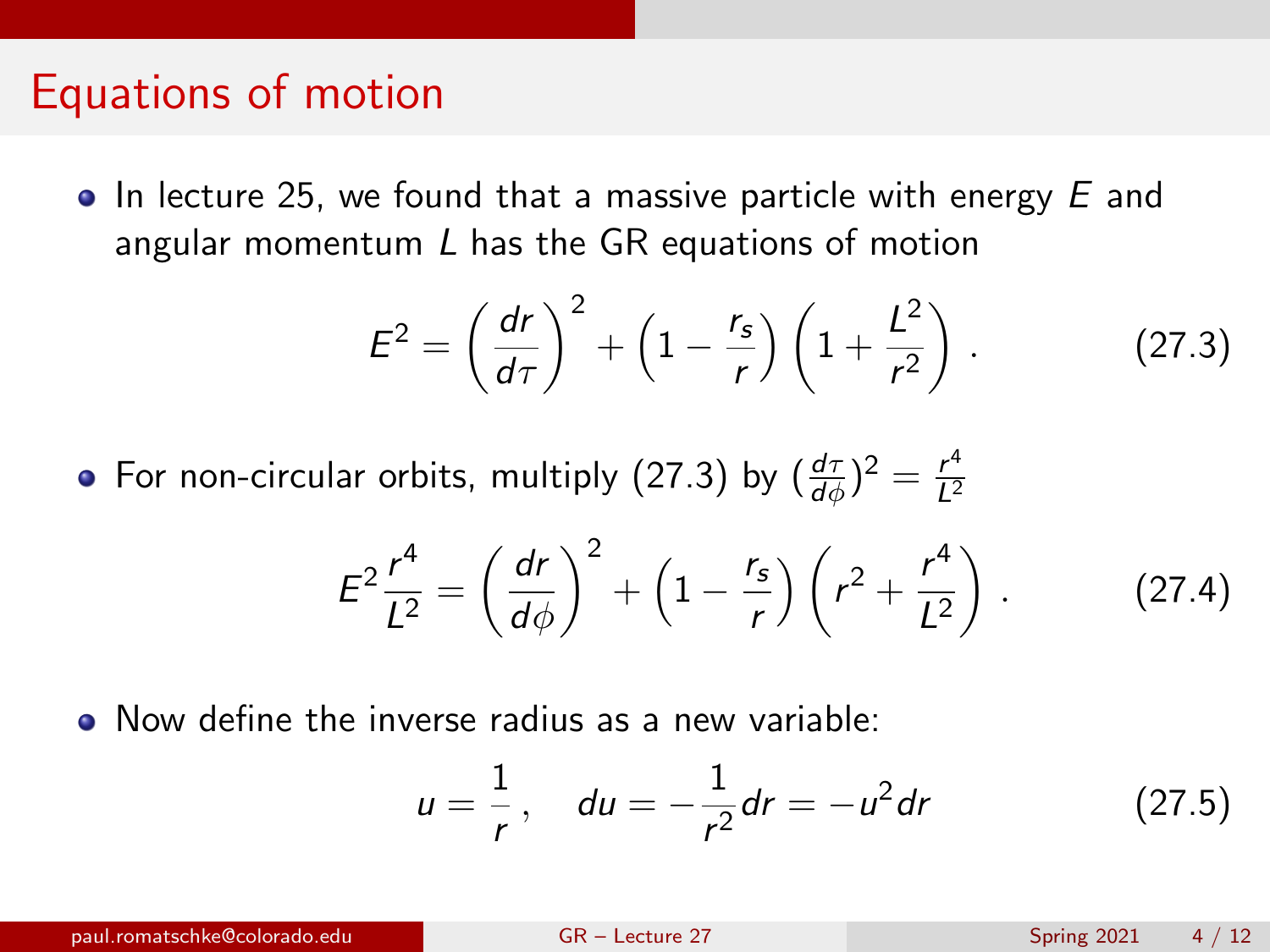### Equations of motion

For a non-circular orbit  $\frac{d u}{d \phi} \neq 0$ , so we can divide and get

$$
\frac{d^2u}{d\phi^2} + u - \frac{3r_s}{2}u^2 - \frac{r_s}{2L^2} = 0.
$$
 (27.6)

- This is a non-linear ODE; cannot solve exactly analytically
- **•** Two choices:
	- <sup>1</sup> Do approximations
	- 2 Solve numerically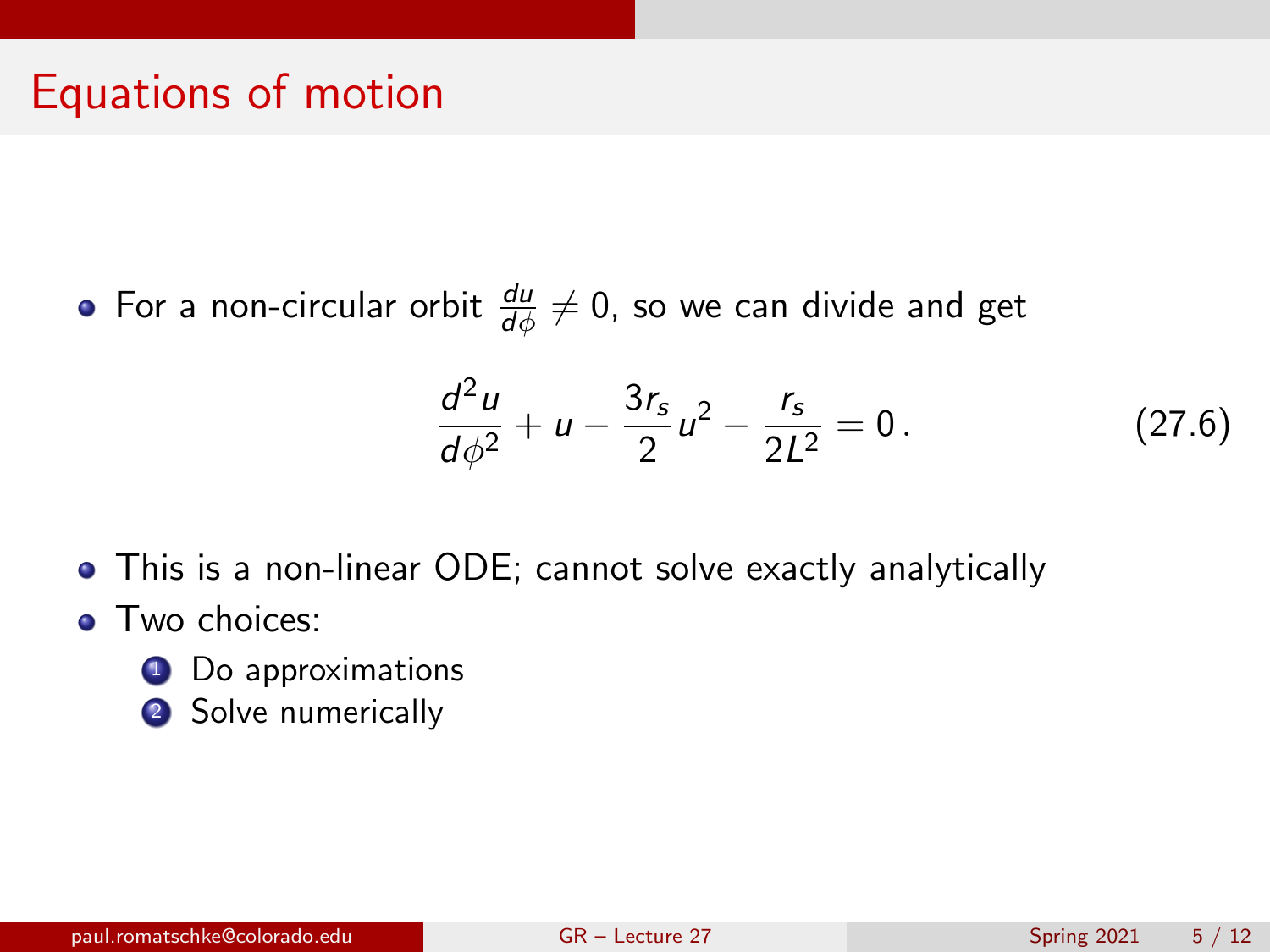#### Equations of motion – Linear Approximation

Equations of motion:

$$
\frac{d^2u}{d\phi^2} + u - \frac{3r_s}{2}u^2 - \frac{r_s}{2L^2} = 0.
$$
 (27.7)

First approximation: neglect nonlinear  $(u^2)$  term:

$$
\frac{d^2u}{d\phi^2} + u = \frac{r_s}{2L^2}.
$$
 (27.8)

• Can solve exactly:

$$
u = \frac{r_s}{2L^2} + \alpha \cos(\phi + \beta). \tag{27.9}
$$

• It's an ellipse! Keppler's law!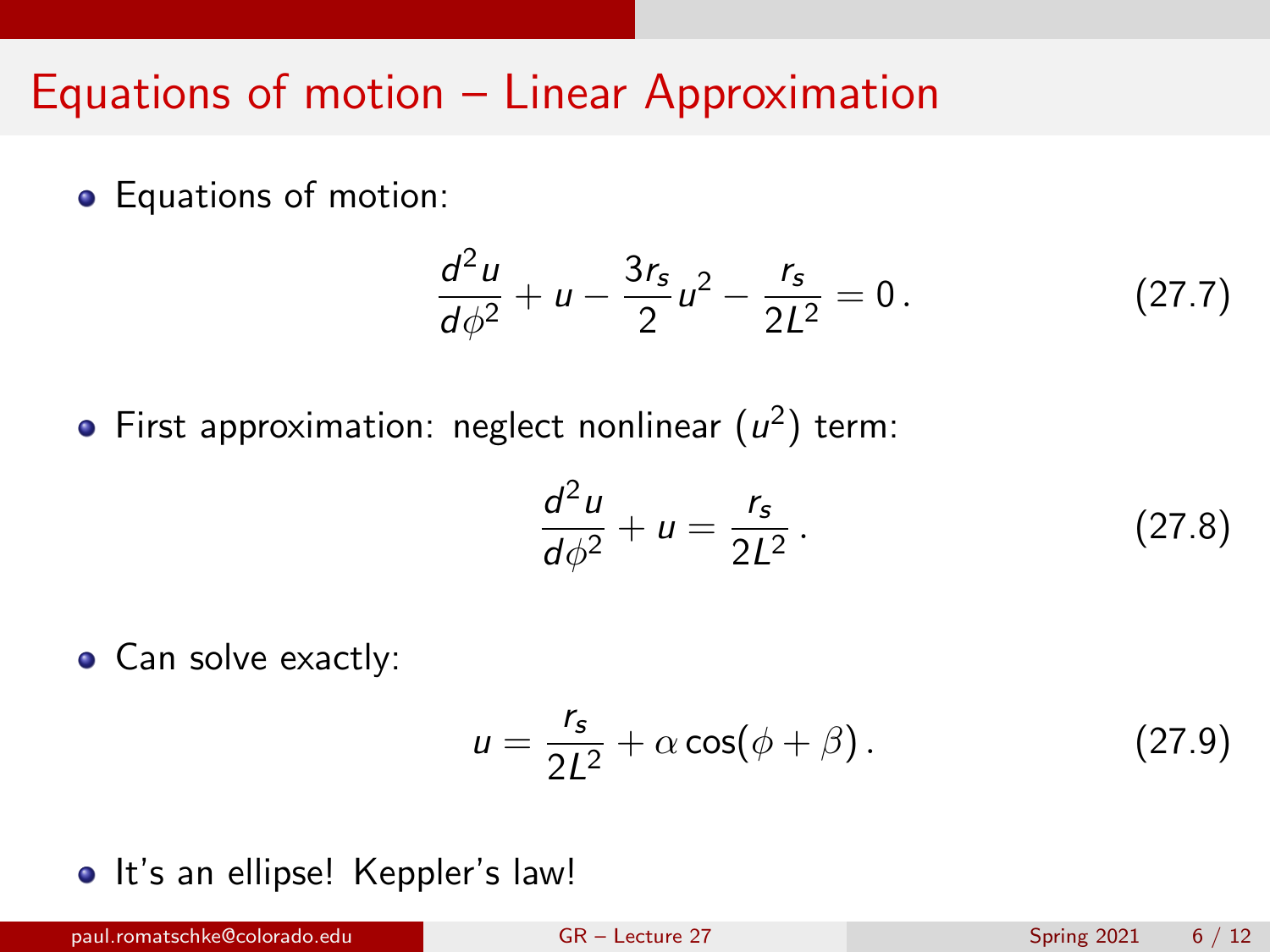#### Equations of motion – Beyond Linear Approximation

**a** Let's now include the non-linear term:

<span id="page-6-1"></span>
$$
\frac{d^2u}{d\phi^2} + u - \frac{3r_s}{2}u^2 - \frac{r_s}{2L^2} = 0.
$$
 (27.10)

We could try looking for solutions which are close to Kepler's law:

<span id="page-6-0"></span>
$$
u = \frac{r_s}{2L^2} + \alpha \cos(\phi + \beta) + \delta u = u_{\text{Keppler}} + \delta u, \quad \delta u \ll u. \quad (27.11)
$$

• Plugging [\(27.11\)](#page-6-0) into [\(27.10\)](#page-6-1) and linearizing in  $\delta u$  we get

$$
\frac{d^2\delta u}{d\phi^2} + \delta u = \frac{3r_s}{2}u_{\text{Keppler}}^2
$$
 (27.12)

• Solving this is possible, but complicated!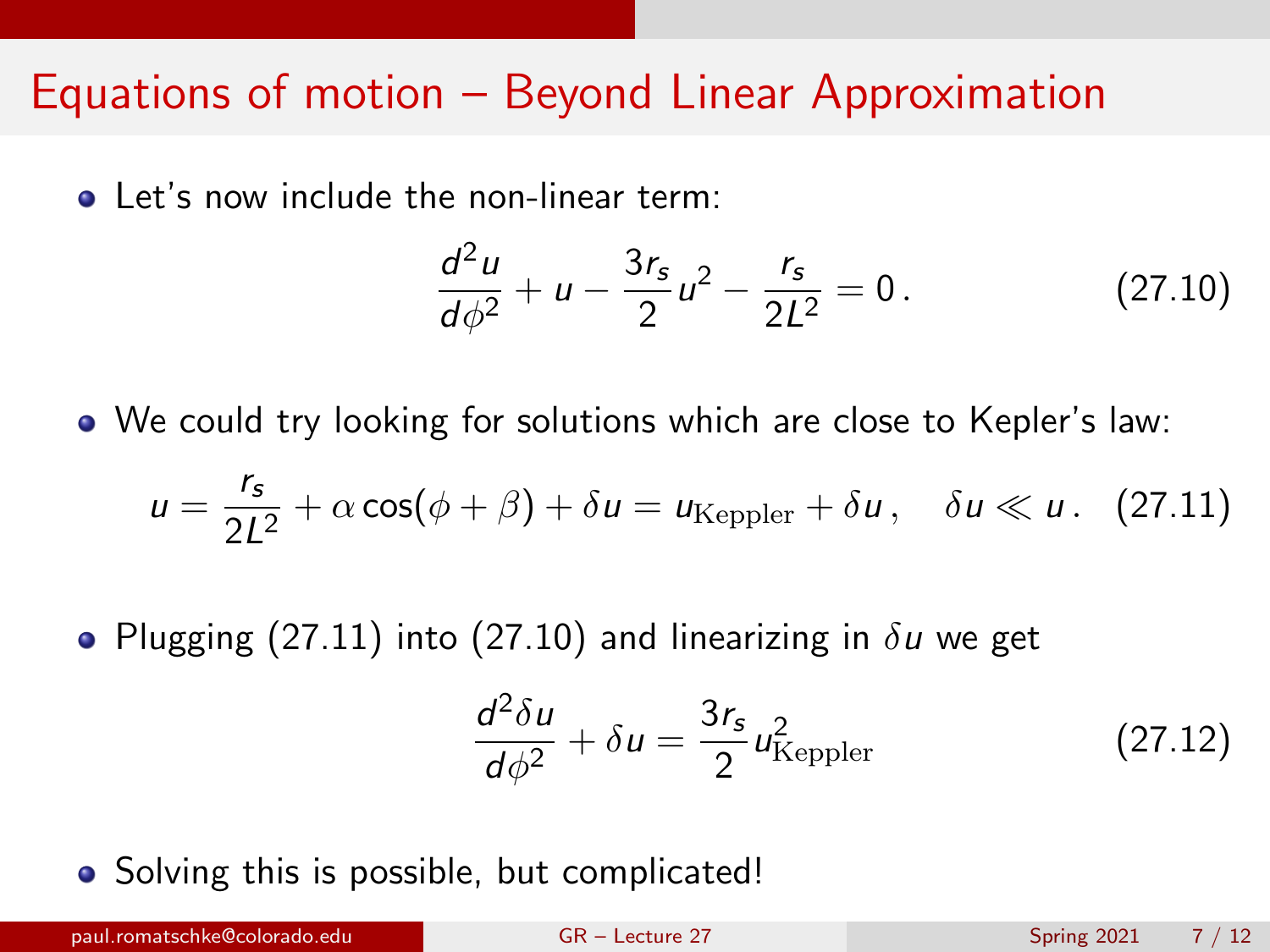## Equations of motion – Beyond Linear Approximation (2)

Let's now include the non-linear term:

<span id="page-7-0"></span>
$$
\frac{d^2u}{d\phi^2} + u - \epsilon \frac{3r_s}{2}u^2 - \frac{r_s}{2L^2} = 0.
$$
 (27.13)

- $\bullet$   $\epsilon = 1$ , but we will pretend  $\epsilon \ll 1$  to get a solution
- Instead of linearizing around  $u = u_{\text{Kenpler}}$ , we could try adjusting the Kepplerian frequency
- Specifically, let's do

$$
u = C_0 + \alpha \cos (\phi C_1 + \beta) + \epsilon c_2 \cos (2\phi + \beta_2), \qquad (27.14)
$$

where  $\mathcal{C}_0 = \frac{r_\mathsf{s}}{2L^2} + \epsilon \mathcal{c}_0$ ,  $\mathcal{C}_1 = 1 + \epsilon \mathcal{c}_1$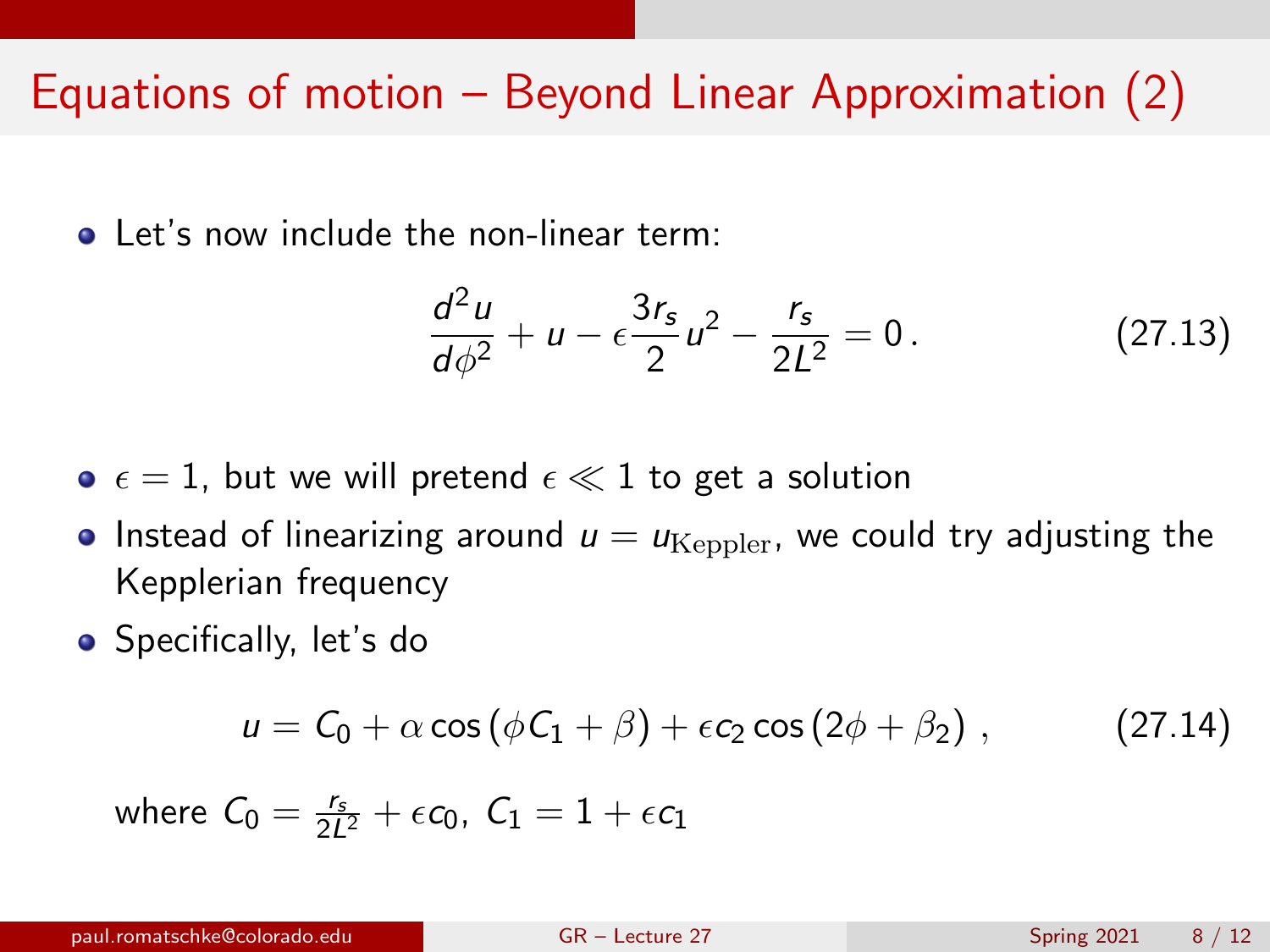# Equations of motion – Beyond Linear Approximation (2)

• Plugging this into [\(27.13\)](#page-7-0) and linearizing in  $\epsilon \ll 1$ , we find a solution with

$$
c_0 = \frac{3r_s}{8} \left( \frac{r_s^2}{L^2} + 2\alpha^2 \right) , \quad c_1 = -\frac{3r_s^2}{4L^2} , \quad c_2 = -\frac{r_s\alpha^2}{4} . \quad (27.15)
$$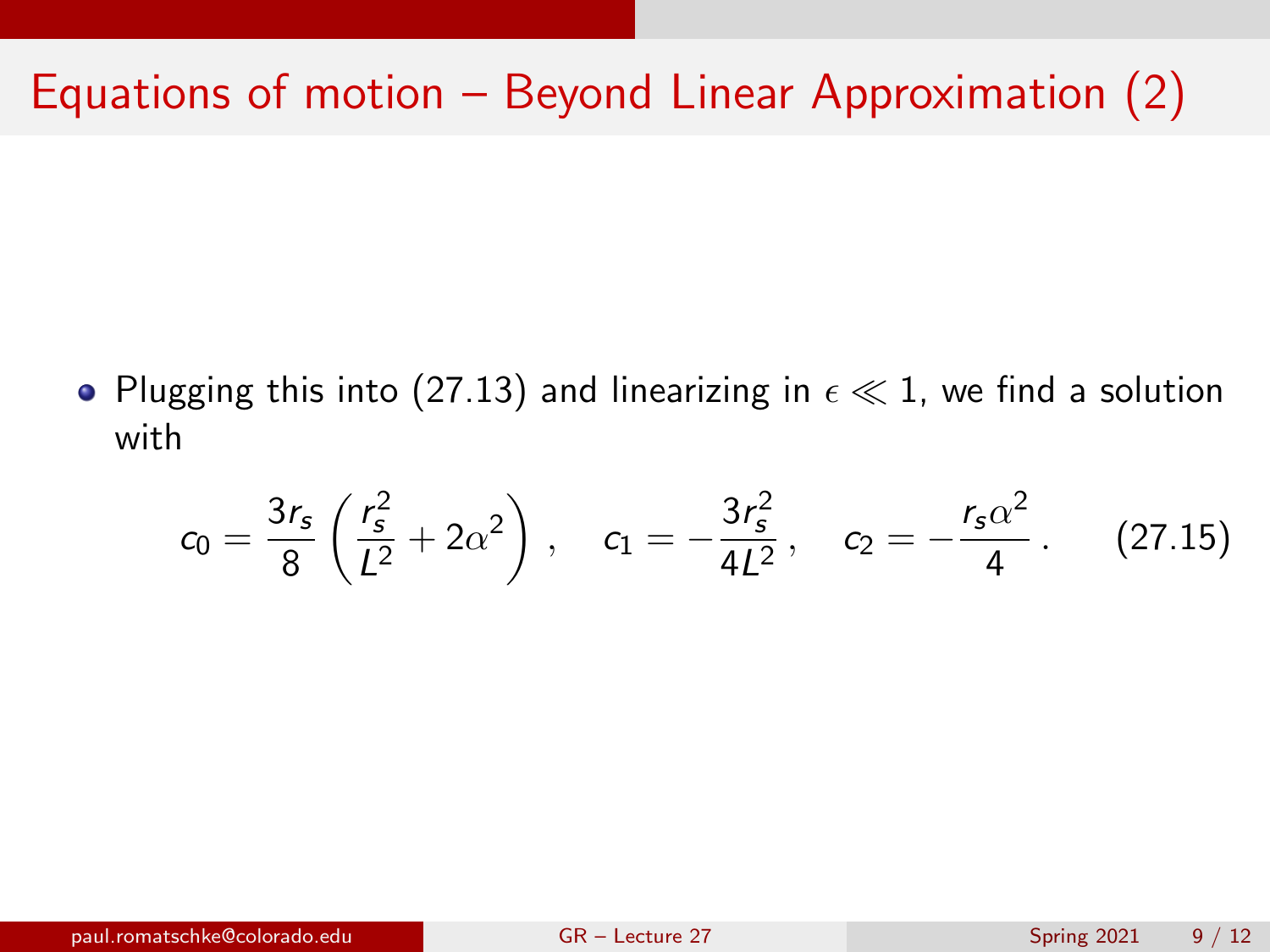## Orbits – Newton vs. Einstein



Keppler: planetary motion is elliptic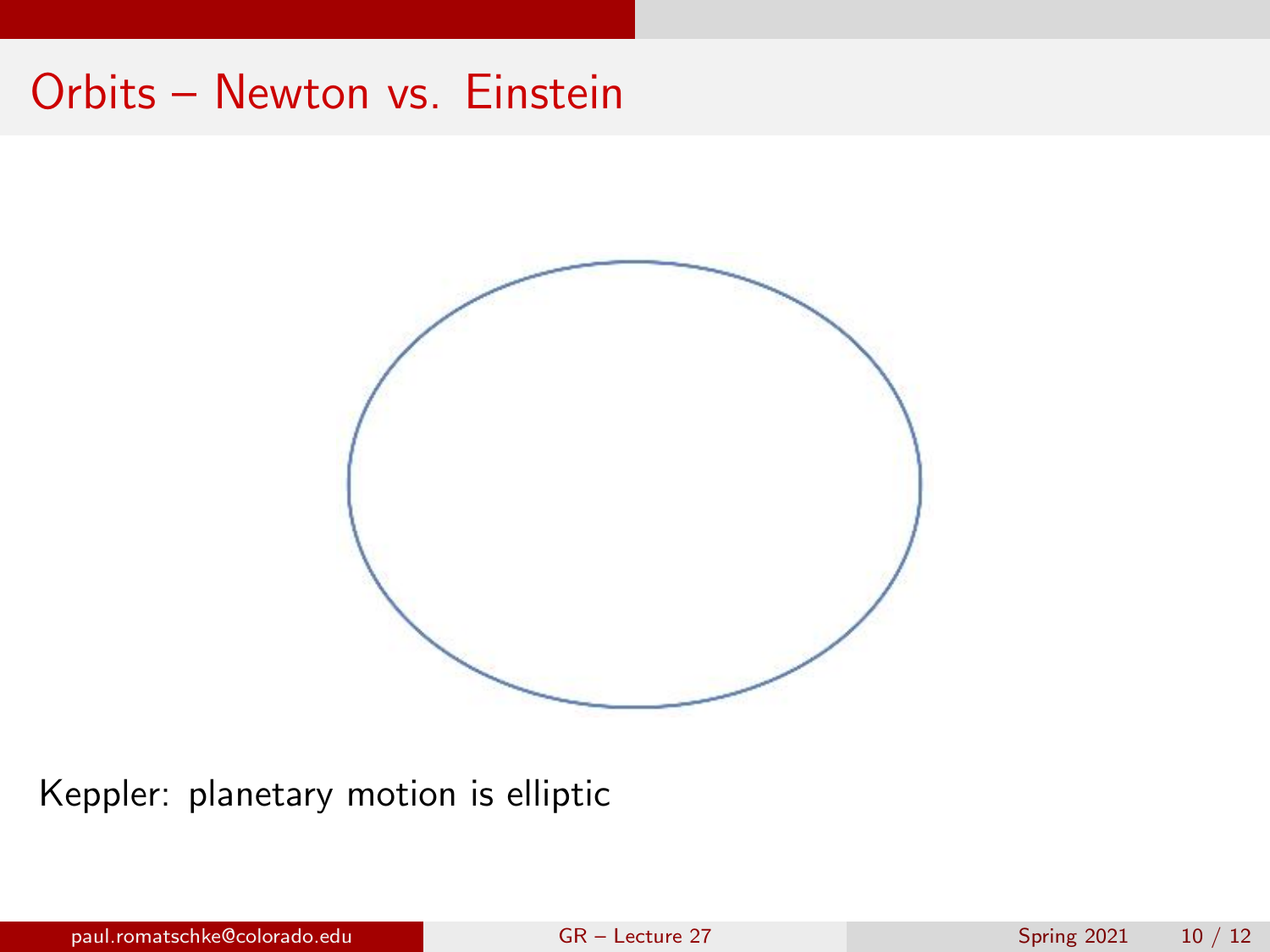## Orbits – Newton vs. Einstein



Einstein: planetary motion is elliptic with moving shape